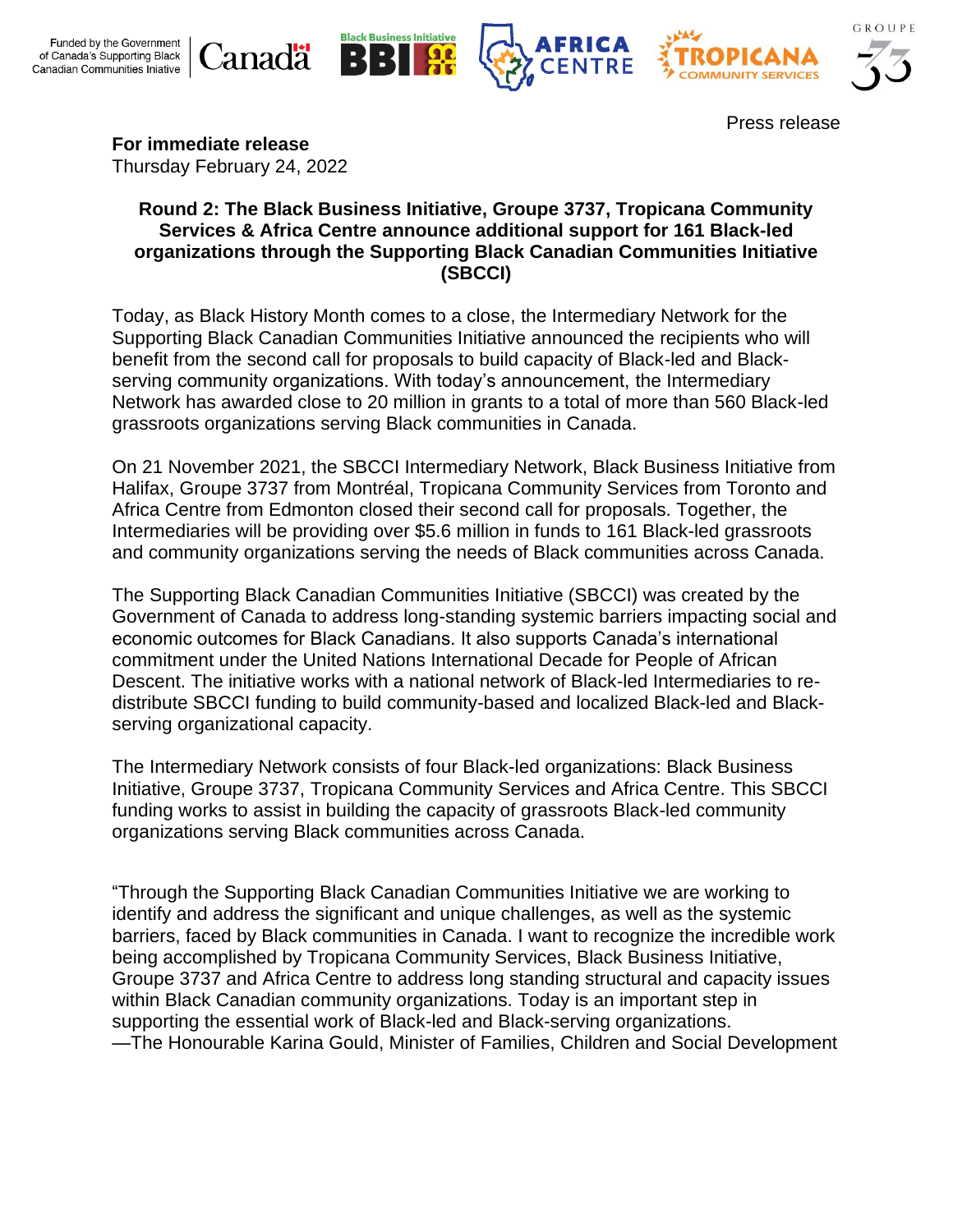

"In Canada, diversity is a fact but inclusion is a choice. Our government believes everyone deserves an opportunity to succeed. The Supporting Black Canadian Communities Initiative and the Black-led Philanthropic Endowment Fund will both serve as significant tools in dismantling systemic anti-Black racism in Canada. This Black History Month, we celebrate and recognize the incredible work that the Intermediaries and hundreds of other Black-led organizations are doing to empower and lift-up Black Canadians from coast to coast to coast."

**CENTRE** 

–The Honourable Ahmed Hussen, Minister of Housing and Diversity and Inclusion

**Black Business Initiative** 

**GR** 

B

В

anadä

"When we reflect on the amazing work done by these four exemplary, Black-led intermediary organizations, we will quickly realize that delivering funds in a timely manner to hundreds of community organizations was not the single most important aspect," says Rustum Southwell, CEO of the Black Business Initiative. " Equally important was the collaborative nature of a solid community developed to raise the level of operational accountability and excellence in the Black Canadian community. We commend Employment and Social Development Canada (ESDC) for having the courage to support this initiative. "

"Groupe 3737 is proud of the Supporting Black Communities in Canada Initiative, as it is tailored to meet the reality of NPOs from the Black Canadian community. We have established a committee and an advisory committee to ensure a fair and transparent selection process and are thrilled to finally announce the recipients. This funding is very special as it is a testament to the vitality of the Black NPO sector, which is now being enhanced. It is an effective response to the needs of the community." says Louis Edgar Jean-François, Chief Executive Officer of Groupe 3737.

"Black history is made every day in the lives of ordinary black people who face and overcome extraordinary barriers. SBCCI and the Canadian Black Intermediary Network exist to empower the organizations that support those courageous individuals. We continue to make Black history as we prepare to announce funding for even more capacity building projects for Black led agencies across Canada. Tropicana is proud to be among the Intermediary Network's founding members and to join them, along with the Canadian government, in celebration of Black History Month 2022" says Raymund Guiste, Executive Director, Tropicana Community Services.

It has been an honour to work in collaboration with incredible, Black-led organizations across the country with the Supporting Black Canadian Communities Initiative. In a year that has been dominated by the COVID-19 pandemic and tackling anti-racism, the project has been a symbol for what happens when organizations come together in power to seize and create opportunities to make our society more just. We hope that this is just the beginning to Canada's commitment towards the International Decade for People of African Descent, and I look forward to more opportunities and collaboration between our organizations.

- Sharif Haji, Executive Director of Africa Centre.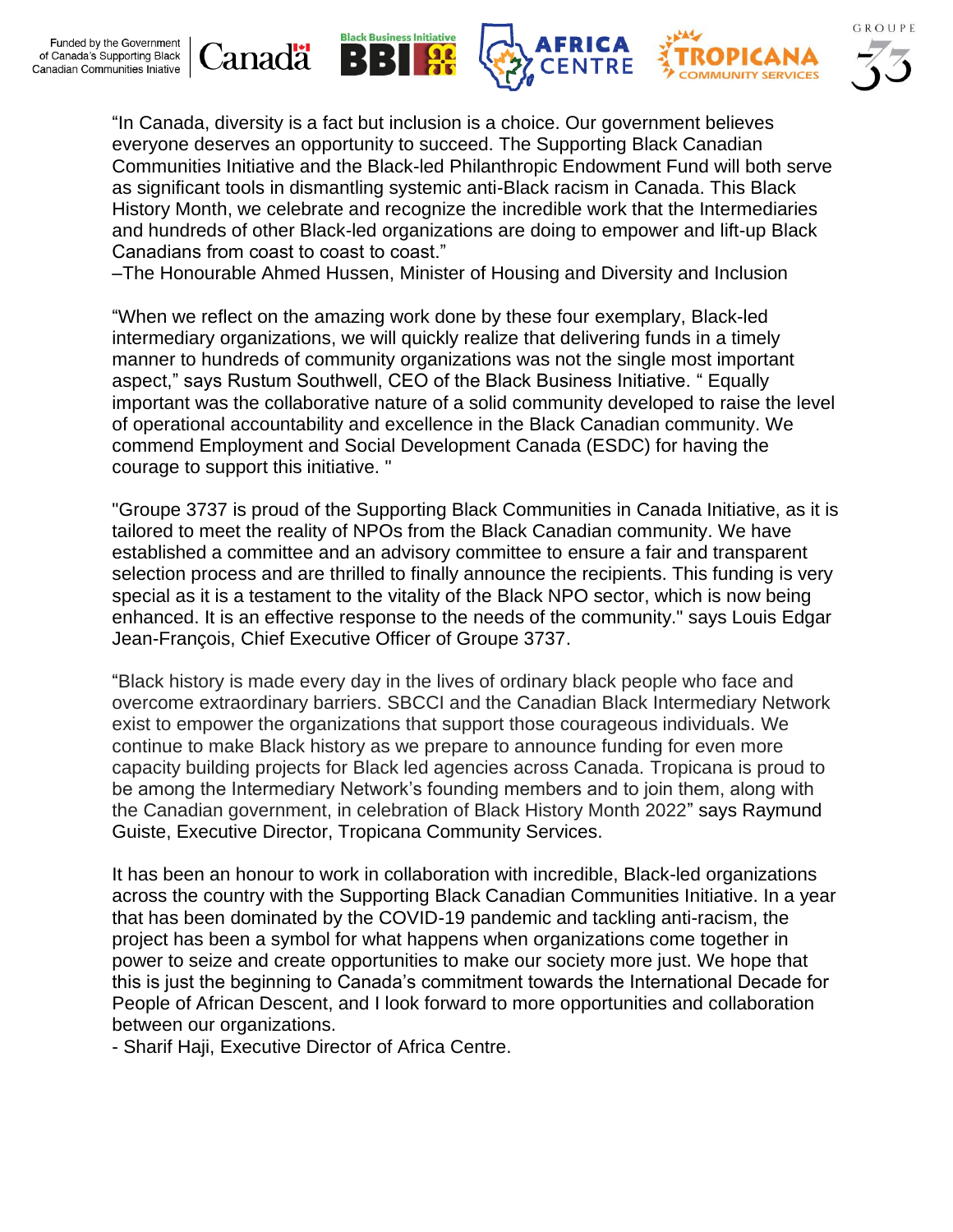







List of successful organizations will be posted on the relevant Intermediary website through which they applied for the funding.

-##-

For more information or to arrange an interview please refer to the following contacts below:

Myriam Valcin Media relations [Groupe 3737](https://www.groupe3737.com/) [rp@groupe3737.com](mailto:rp@groupe3737.com) 514-574-6224

anadä

Migdalia Jones Director Community Engagement and Project Development, Interim [Tropicana Community Services](https://tropicanacommunity.org/) [media@tropicanacommunity.org](mailto:media@tropicanacommunity.org) Tel: 437-918-9239

Ayo Makanjuola Project Lead [Black Business Initiative | BBI](https://www.bbi.ca/) [makanjuola.ayo@bbi.ns.ca](mailto:makanjuola.ayo@bbi.ns.ca) 782-640-2502

Riyah Lakhani (She/Her) Communications Lead C| (587) 989-5883 Email: [riyah.lakhani@africacentre.ca](mailto:riyah.lakhani@africacentre.ca) Website: africacentre.ca ᐊᒥᐢᑿᒌᐚᐢᑲᐦᐃᑲᐣ (Amiskwacîwâskahikan), Treaty 6 Territory

# **About Groupe 3737**





Groupe 3737, located at 3737, boul. Cremazie E, in the heart of Montreal's St-Michel district, is a hub of innovation and entrepreneurial, inclusive diversity. For the past five years, it has created an entrepreneurial environment focused on innovation, immigration, diversity and inclusion by bringing together startups, SMEs, globally-competitive companies and more recently institutions, all under one roof. With its relevant and inclusive entrepreneurship programs and initiatives, Fempreneurs, Elevation and Migranpreneurs(es), among others, Groupe 3737